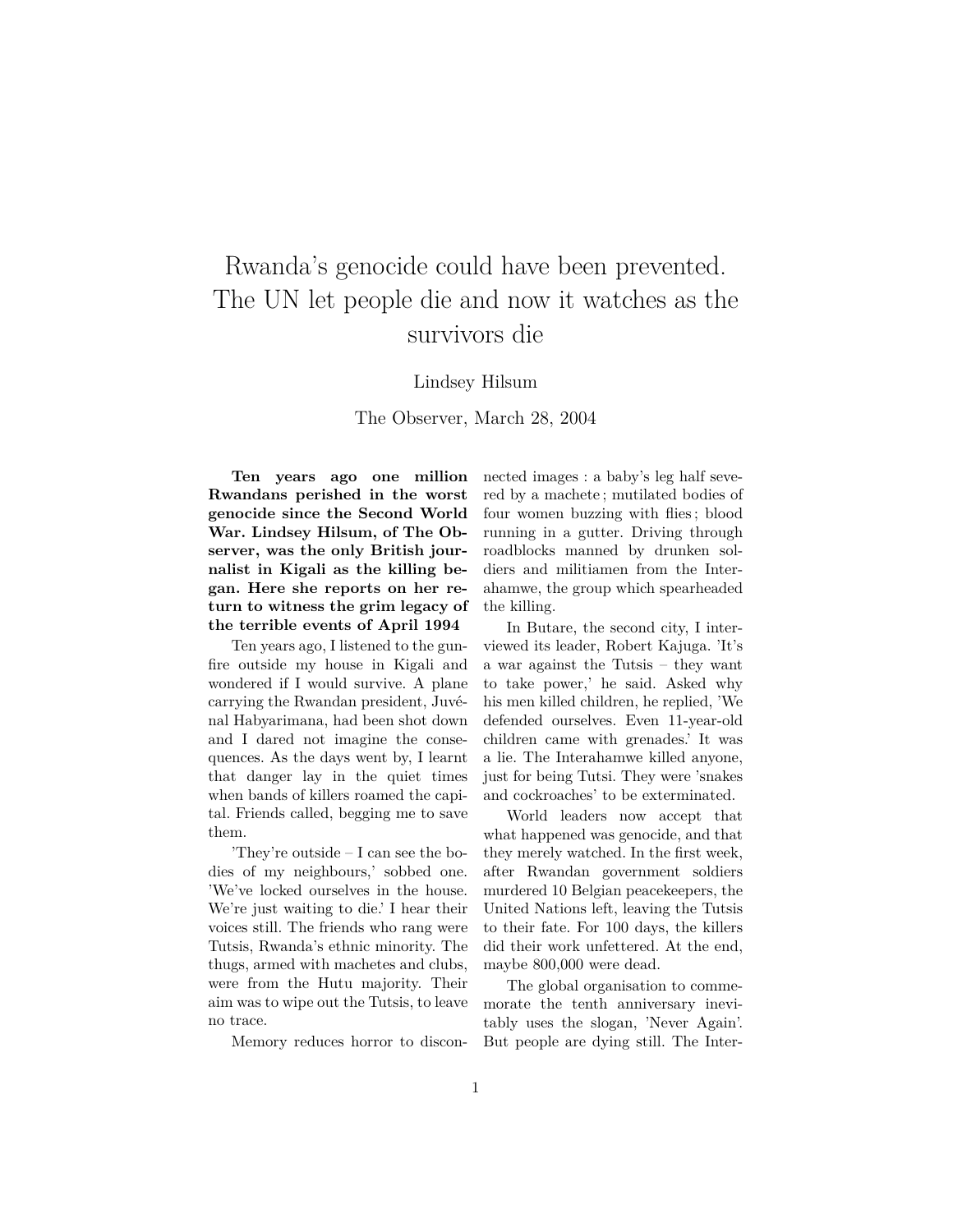ahamwe often spared women from immediate killing, but kept them to rape. Militiamen hid women from their comrades in the cramped space between the ceiling and roof of a house, so they were called 'women of the ceiling'. Many were gang-raped several times a day for weeks.

They emerged traumatised and too ashamed to say what happened. Now the genocide has caught up with them, as they die a slow, agonising death from Aids.

'The world is watching again,' said Esther Mujawayo, a survivor and cofounder of Avega, a widows' association started after the genocide. 'If you have not protected someone in 1994, at least stop her from dying now. The UN just let people die, and now it's watching as the survivors die.'

This month, Esther took me through Kigali's outskirts to the small, wattle house of tiny, frail Hadija Murakatete, who looked as though she might fall over and never get up. 'The Interahamwe hacked my family with machetes,' Hadija said. Her husband and other family died.

'They took me and did whatever they liked – soldiers, Interahamwe, all of them.' Hadija and another woman were kept for weeks. She cannot remember how many times she was raped, nor by how many men. She dœs remember who betrayed her. 'This woman knew me. She was a relative of the Interahamwe and said I should be killed because I had the children of a snake. She wanted them to kill me. Instead they raped me.'

Now Hadija dares not return to her village. Although the worst rapists and murderers are in jail, their relatives threaten her and her three children.

'They look at my children with ha-

tred. In fact, one wanted to poison them, but the person she told to do it came and warned me.' In Kigali, Hadija has no income and soon will have nowhere to live. The landlord lets her stay for free in a little house, but he is knocking it down to build a bigger house for rent. 'I'm getting sick now and I keep thinking : when I'm dead, what will happen to my children?

The answer is that another survivor, another rape victim, will look after them. According to the Survivors Fund, a London-based aid agency, genocide widows look after an average of seven orphans each. If Hadija were treated with anti-retroviral drugs (ARVs), she could look after her children for a few more years. But only a handful of Rwanda's rape victims get ARVs.

Two years ago, Clementine Gahongayire was worse off than Hadija. She had started to lose her sight and could scarcely walk. 'In the day I thought I would die before nightfall and at night I thought I would die before sunrise,' she said. She can scarcely bear to repeat her story. Seized by the Interahamwe in early April 1994, she was gang-raped daily for three months. 'It was routine,' she said. 'They lined us up and took us by force every day.'

Today Clementine is plump and reasonably healthy, because of ARVs. Her eyesight has improved, she works as a driver for a government ministry and brings up five orphans. Her own three children were murdered. Clementine was one of 14 women interviewed on film in 2001 to raise money for Comic Relief. £55 million was donated for projects in Africa and Britain, of which £434,000 has so far gone to the widows' association in Rwanda and another £250,000 was used to buy ARVs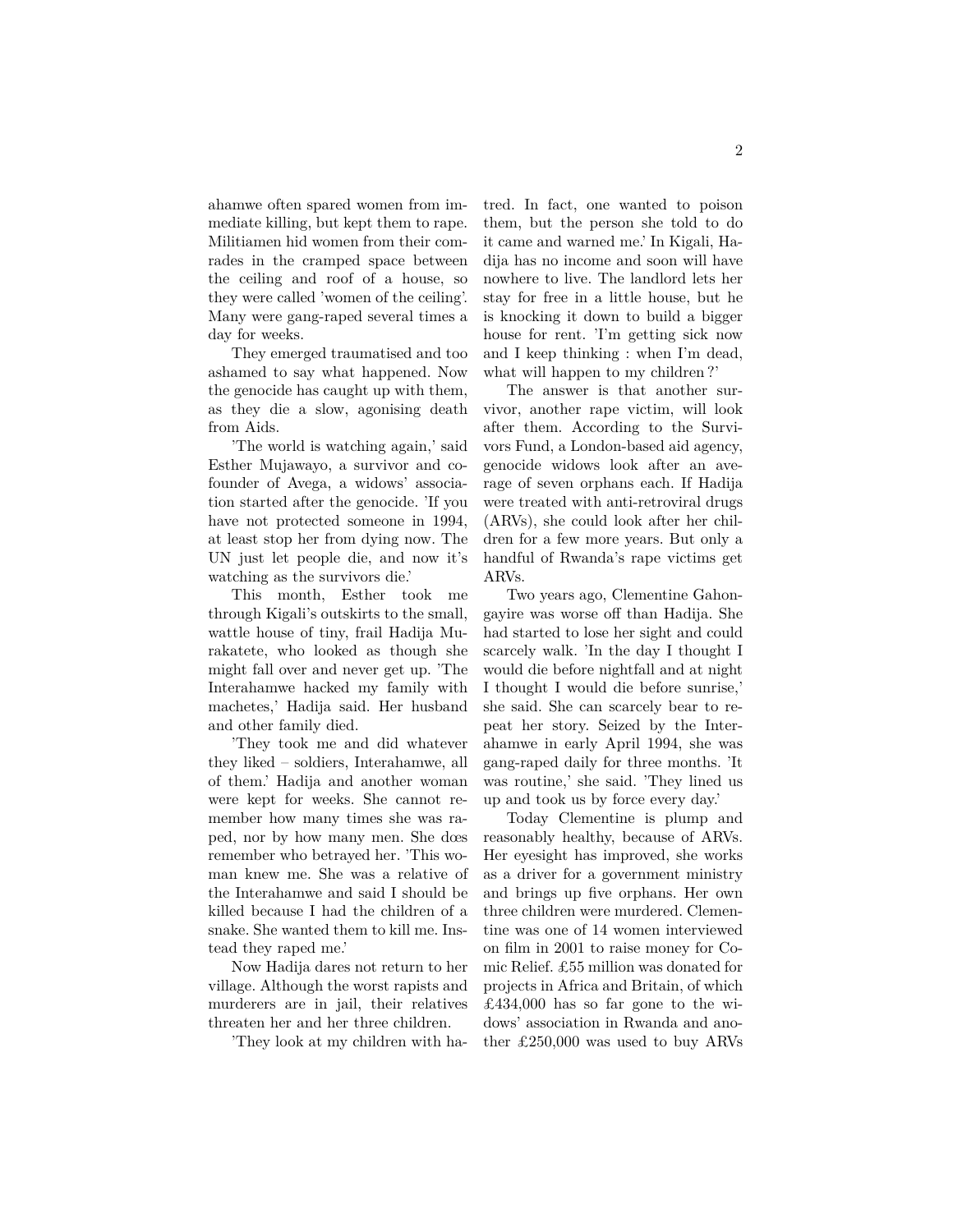for the 14 women and eight of their relatives. Yet Avega has 7,800 rape victims on its books who are dying of Aids. No one has come forward with the estimated £75 a month per woman needed to provide ARVs and medical care.

'In Kigali we have now the doctors and the medicines,' said Esther Mujawayo, who trained as a counsellor to help fellow survivors. 'People here with Aids who have money are not dying, but these women cannot afford the drugs.'

Worse, the UN is providing free ARVs to the suspected leaders of the genocide, in jail at its tribunal on Rwanda in Tanzania.

In Rwanda today, the survivors are a small, weak community. Most are poor, they have lost their families, houses and any other assets they had. Those who lived in villages in Rwanda's beautiful green hills have moved to the towns, where they can support each other. Many are neither physically nor mentally capable of holding down a job. They are trapped between Hutus who killed their families – many of whom are being freed from prison – and Tutsis who have returned from exile since 1994.

The massacres were not stopped by foreign soldiers, but by a rebel army, previously based in Uganda, called the Rwandese Patriotic Front. The children of Tutsis forced into exile when Rwanda gained independence in 1959, they drove out the genocidal government and seized power.

Thousands of Tutsis are now back from other countries – Uganda, Burundi, Britain, Canada. With confidence born of perfect English, good education and government favour, they have established businesses. Others have made money illegally, from looting gold, diamonds and the mineral coltan from the Democratic Republic of Congo where Rwandan troops have joined a seven-year civil war.

Kigali has become prosperous. Shopfronts advertise 'African Business Solutions' while mobile phone shops and internet cafes are on every street. A five-star hotel has just been completed, while a new elite is building palatial houses with satellite dishes, pools and high-security walls.

Guilt over their failure to stop the killings spurred donors - especially Britain, the US and the Netherlands – to back the Rwandan government, despite its poor human rights record and involvement in plundering the Congo.

This month, a six-year inquiry by the French judicial authorities suggested that the Tutsi-led rebel movement, the Rwanda Popular Front (RPF), under the command of Rwanda's current president, Paul Kagame, shot down Habyarimana's plane and triggered the genocide – an allegation his government denies. Whatever the truth, although the diaspora Tutsis were not genocide victims they are able to claim victimhood and immunity, because they come from the same ethnic group and at least acted to stop it.

The survivors often find their new rulers insensitive. The Widows' Association dœs not know what to do for Christine Umuraza. She is 30, halfblind, and wild with grief and pain. I watched as its officials wrestled with her on a steep, rutted street, unable to calm her. She had been slashed with a machete, hit on the head, thrown into a hole and raped. Now she is dying of Aids.

Nuns had provided a house for her and her seven-year-old daughter,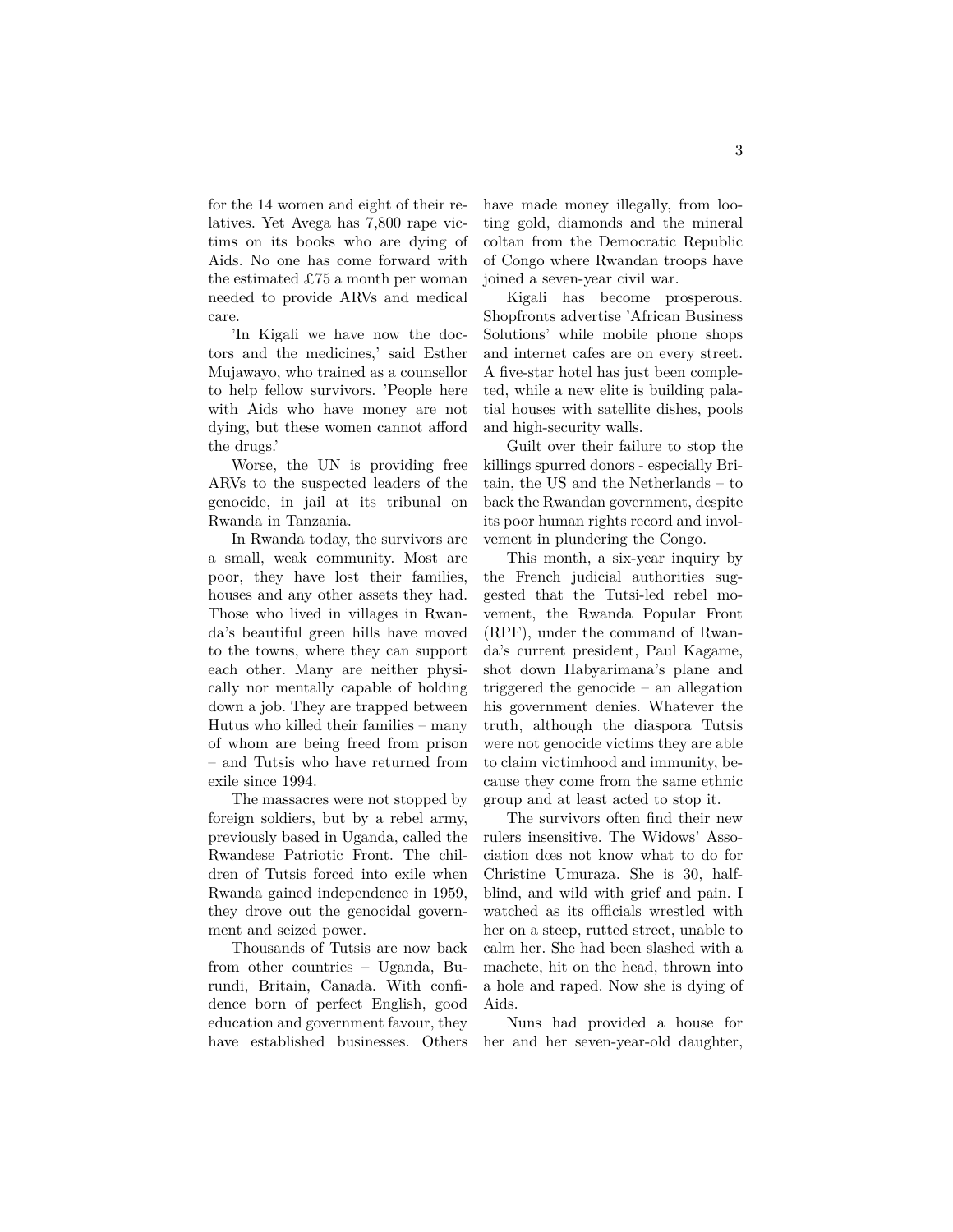Mamie Ingabire. This year, as more middle-class people from the diaspora demanded better houses, Kigali city council expropriated the land on which Christine's home had been built. She came back one day to find men demolishing it, while her daughter screamed inside. The workmen were Hutus.

Christine, crazed with the fear that genocide had started again, managed to save Mamie but lost her mind. Homeless and dying, she roams the neighbourhood, whimpering and laughing.

While the government advertises help for the victims, many individual diaspora Tutsis are suspicious of survivors. At 14, Beatha Uwazaninka was held at a roadblock while the Interahamwe murdered Tutsis ahead of her. Somehow she broke free and hid in the bush. When the killing was over, her entire family had been murdered. A Tutsi family just arrived from Uganda took her in.

'They used to call me "petit Bagosora," she said. Colonel Theoneste Bagosora was the main architect of the massacres. He is now on trial at the war crimes tribunal in Arusha. 'They would say, "Petit Bagosora, fetch the water". Being alive attracted suspicion, as if the morally correct position was to have died.

Government policy is to quash all reference to Hutus and Tutsis, saying all are citizens. Yet the divisions cannot be forgotten for some imposed reconciliation – a word much favoured by government and aid donors alike.

The survivors' greatest fear is Hutus being released from jail. Aid agencies and other nations have criticised Rwanda for imprisoning tens of thousands of Hutus without trying them. Now it is using traditional justice, called gacaca, in which those who confess in prison are freed to face a village tribunal. Mass murderers and rapists will stay in jail, but members of the killing bands will be liberated.

At Gahwiji, a village an hour's drive from Kigali, they gathered under a huge tree for a gacaca session. Of 421 adults in the village, 80 are genocide suspects.

Forty-five Tutsis lived here. The five survivors have fled to a nearby town. With no one to testify against the suspects, the killers implicate each other. The 19 judges, all Hutu villagers, face about 200 neighbours while a young man elected for his fairmindedness directs proceedings.

A lanky man in a striped shirt is called from the crowd and accused of participating in a patrol which killed several Tutsis. He denies it. 'He's lying,' says another man. 'He just wants to escape blame. I was on that patrol. We were together.'

Furogence Gasana confessed in prison, and is now ready to implicate others. 'I didn't kill anyone myself,' he told me later. 'I hit a woman but she didn't die.'

Like most former prisoners, he blamed the government of the time. 'We had to hunt down the enemy and we were told the enemy was the Tutsis. But I began to feel in my heart that what I had done was wrong.'

It is hard to tell how genuine is such remorse. In 1994, the collective pressure was to kill, but now it is to confess. Rwandan society demands obedience to power.

The law says rapists should stay in prison and go through the judicial process, not face gacaca. Few confess, and women are reluctant to accuse them. At ' gacaca it would be said in public. No one is daring to say, "This one ra